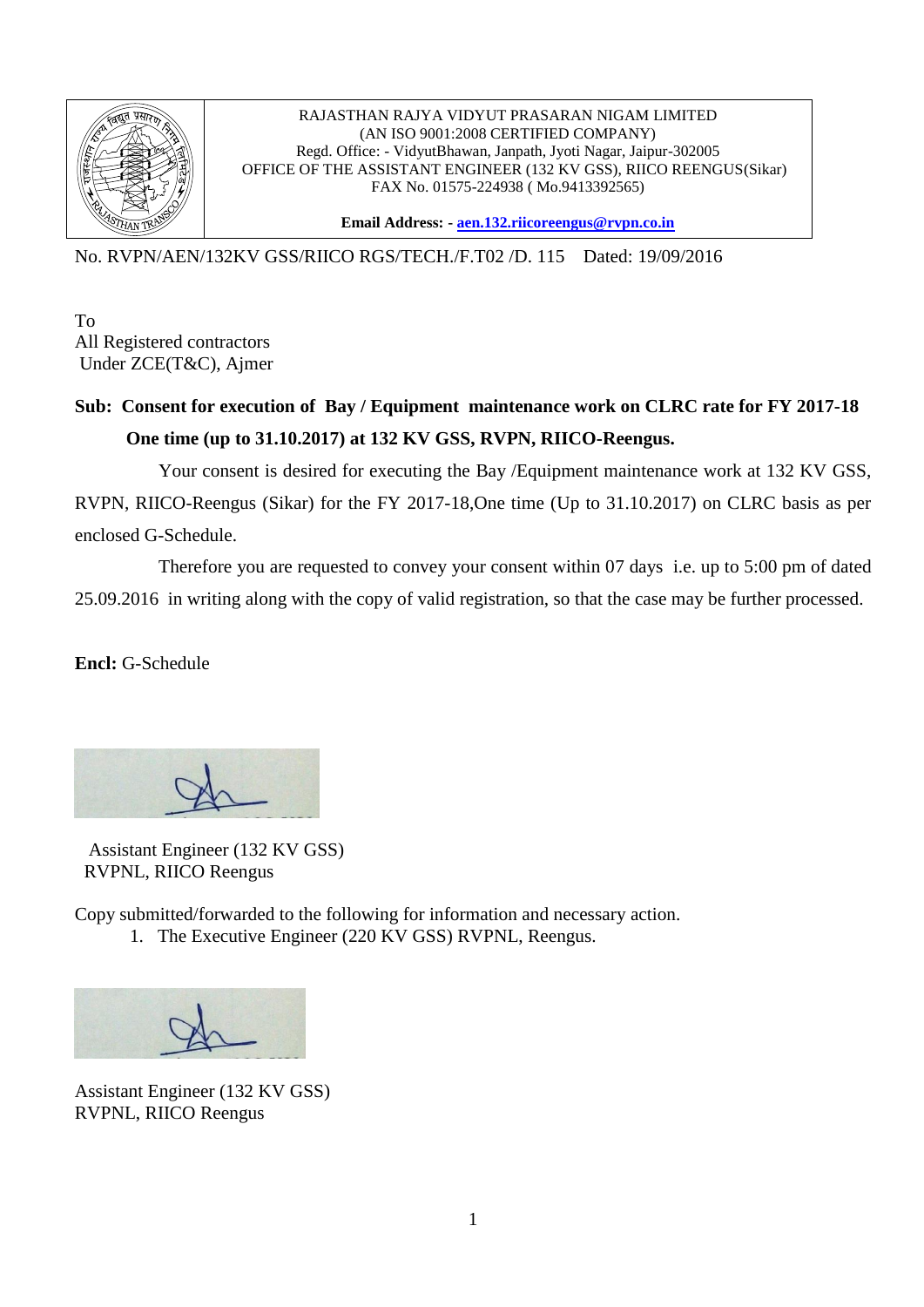

## **RAJASTHAN RAJYA VIDHYUT PRASARAN NIGAM LIMITED (An ISO 9001:2008 Certified Company) OFFICE OF ASSISTANT ENGINEER, 132 KV GSS RVPNL, RIICO-REENGUS (SIKAR) Telephone No. 9413392565, E mail : - aen.132.riicoreengus@rvpn.co.in**

## G-SCHEDULE FOR MAINTENANCE OF BAY EQUIPMENTS, POWER TRANSFORMER'S AND BUS BAR AT 132 KV GSS RIICO-REENGUS

| S.N<br>O. | <b>PARTICULARS</b>                                                        | <b>UNIT</b> | <b>RATES</b><br>IN Rs. | NO.OF<br><b>BAYS</b> | <b>FRQ</b> | <b>AMOUNT</b> | REMAR<br>KS |
|-----------|---------------------------------------------------------------------------|-------------|------------------------|----------------------|------------|---------------|-------------|
| 1.0       | MAINTENANCE OF BAY EQUIPMENTS                                             |             |                        |                      |            |               |             |
|           | Maintenance work of following Bay equipment :                             |             |                        |                      |            |               |             |
|           | Such as circuit breakers, currenttransformers, Lightening                 |             |                        |                      |            |               |             |
|           | arresters, isolators,<br>CVT <sub>s</sub> ,<br><b>PLCC</b><br>equipments, |             |                        |                      |            |               |             |
|           | andcorresponding control and relay panels (All spares,                    |             |                        |                      |            |               |             |
|           | lubricating material and only special T&P shall be provided               |             |                        |                      |            |               |             |
|           | by RVPN. Cleaning material and general T&P shall be                       |             |                        |                      |            |               |             |
|           | arranged by the contractor.)                                              |             |                        |                      |            |               |             |
|           | (a) Checking of tightening of all clamps & connectors.                    |             |                        |                      |            |               |             |
|           | (b) Cleaning of all insulators.                                           |             |                        |                      |            |               |             |
|           | (c) Assistance to RVPN in attending to oil leakage, if                    |             |                        |                      |            |               |             |
|           | any.<br>(d) Cleaning of all junction boxes $\&$ secondary terminal        |             |                        |                      |            |               |             |
|           | boxes.                                                                    |             |                        |                      |            |               |             |
|           | (e) Assistance to RVPN in checking of operation of CB                     |             |                        |                      |            |               |             |
|           | through relays and verifying various logic and                            |             |                        |                      |            |               |             |
|           | control circuit and annunciation circuit.                                 |             |                        |                      |            |               |             |
|           | (f) Assistance to RVPN in measurement of CB                               |             |                        |                      |            |               |             |
|           | operation timing.                                                         |             |                        |                      |            |               |             |
|           | (g) Checking of isolator operation and its alignment.                     |             |                        |                      |            |               |             |
|           | (h) Checking of gas pressure like SF $6 \& N2$ in circuit                 |             |                        |                      |            |               |             |
|           | breakers /CTs etc.                                                        |             |                        |                      |            |               |             |
|           | (i) Assistance of RVPN in measurement of IR values of                     |             |                        |                      |            |               |             |
|           | LAs, CTs and CVTs.                                                        |             |                        |                      |            |               |             |
|           | (j) Lubrication of defined parts of all equipment at all                  |             |                        |                      |            |               |             |
|           | required points.                                                          |             |                        |                      |            |               |             |
|           | (k) Washing of equipment, in case oil stains are present,                 |             |                        |                      |            |               |             |
|           | then washing is to be done with use of detergent<br>solution.             |             |                        |                      |            |               |             |
|           | (1) Cleaning of CR Panels from inside.                                    |             |                        |                      |            |               |             |
|           | (m) Tightening of clamps & connectors and spacers on                      |             |                        |                      |            |               |             |
|           | over head bus conductors and gantries (at a max                           |             |                        |                      |            |               |             |
|           | height of 25 meter using safety belts.) Also tightening                   |             |                        |                      |            |               |             |
|           | of clamps / connectors of all associated equipments                       |             |                        |                      |            |               |             |
|           | connected to such overhead bus.                                           |             |                        |                      |            |               |             |
|           | (n) Providing other related work assistance as may be                     |             |                        |                      |            |               |             |
|           | required by in charge.                                                    |             |                        |                      |            |               |             |
|           |                                                                           |             |                        |                      |            |               |             |
|           | 132KV Bays(1 No. supervisor + 6Nos.<br>(I)                                | Each bay    | 1892                   | 05                   |            | 9460.00       |             |
|           | workmen)                                                                  |             |                        |                      | One        |               |             |
|           | 33 KV Bays (1 No. supervisor + 5Nos.<br>(II)                              | Eachbay     | 1666                   | 07                   | Times      | 11662.00      |             |
|           | workmen)                                                                  |             |                        |                      |            |               |             |
|           |                                                                           |             |                        |                      |            |               |             |
|           |                                                                           |             |                        |                      | TOTAL (A)  | 21122.00      |             |
|           |                                                                           |             |                        |                      |            |               |             |



CONT. PAGE 3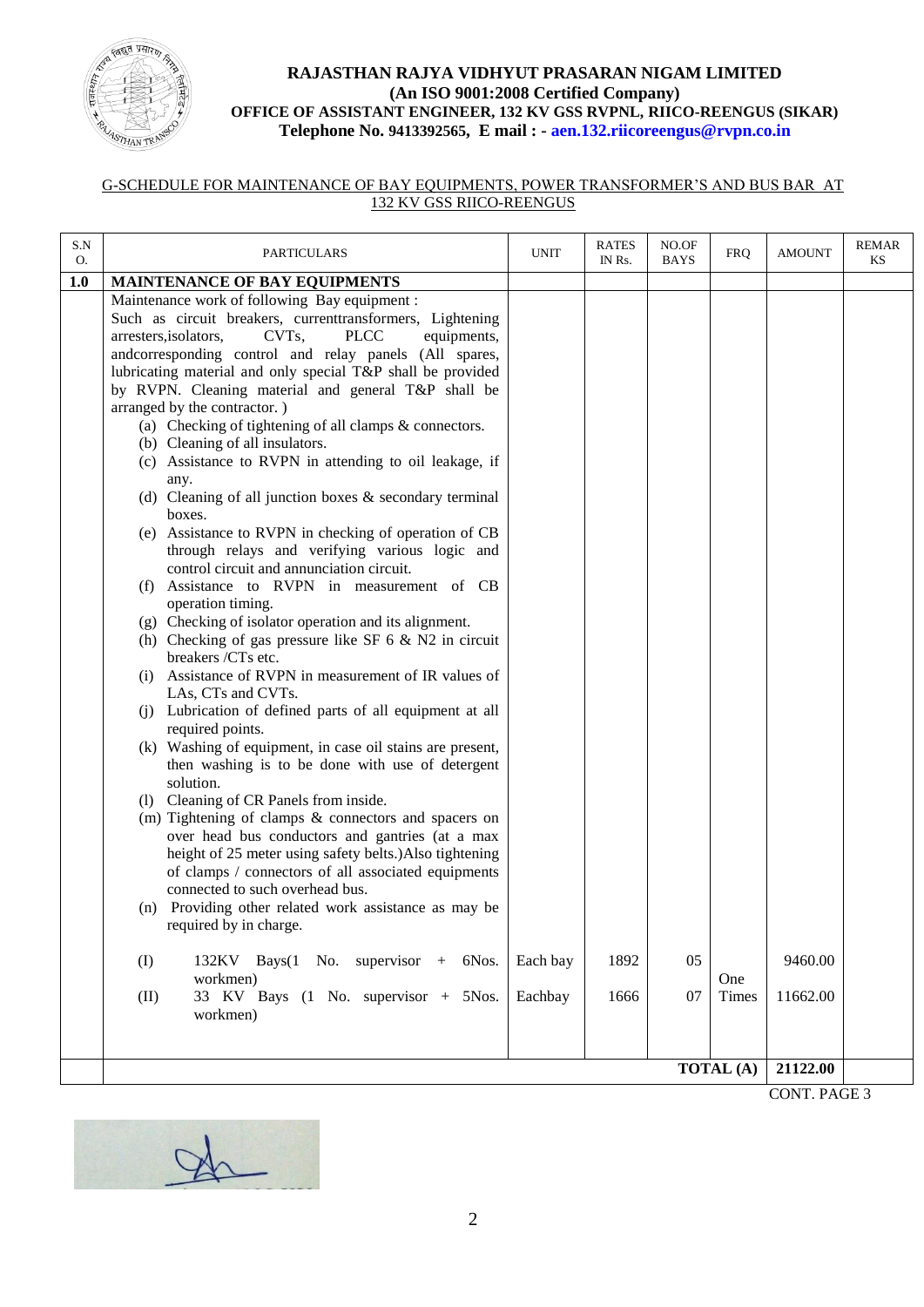| S.NO | <b>PARTICULARS</b>                                                                                      | <b>UNIT</b> | <b>RATE IN</b><br>Rs. | NO. OF<br>TRF. | FREQ. | <b>AMOUNT</b> | <b>REMA</b><br>RK |
|------|---------------------------------------------------------------------------------------------------------|-------------|-----------------------|----------------|-------|---------------|-------------------|
| 2.0  | <b>MAINTENANCE OF POWER</b>                                                                             |             |                       |                |       |               |                   |
|      | <b>TRANSFORMERS</b>                                                                                     |             |                       |                |       |               |                   |
|      | Maintenance of power transformer<br>for<br>the                                                          |             |                       |                |       |               |                   |
|      | following types of power transformer s (All spares,<br>lubricating material and only special material & |             |                       |                |       |               |                   |
|      | general T&P shall be arranged by the contractor)                                                        |             |                       |                |       |               |                   |
|      |                                                                                                         |             |                       |                |       |               |                   |
|      | (a) Cleaning of porcelain bushing.                                                                      |             |                       |                |       |               |                   |
|      | (b) Checking of tightening of clamps $\&$                                                               |             |                       |                |       |               |                   |
|      | connectors.                                                                                             |             |                       |                |       |               |                   |
|      | (c) Cleaning of buchloz &oil surge relays.                                                              |             |                       |                |       |               |                   |
|      | (d) Cleaning of glass of all oil levels                                                                 |             |                       |                |       |               |                   |
|      | indicators.                                                                                             |             |                       |                |       |               |                   |
|      | (e) Cleaning of marshaling box, cooler<br>control cubicle, thermometer etc .as                          |             |                       |                |       |               |                   |
|      | provided.                                                                                               |             |                       |                |       |               |                   |
|      | (f) Assistance to RVPN in attending to oil                                                              |             |                       |                |       |               |                   |
|      | leakage from tr. Body & bushing.                                                                        |             |                       |                |       |               |                   |
|      | (g) Checking of oil level in oil filled bushing.                                                        |             |                       |                |       |               |                   |
|      | (h) Checking of Drycol air drying system.                                                               |             |                       |                |       |               |                   |
|      | (i) Assistance to RVPN in measurement of                                                                |             |                       |                |       |               |                   |
|      | IR values<br>(j) Assistance to RVPN in measurement of                                                   |             |                       |                |       |               |                   |
|      | earth resistance.                                                                                       |             |                       |                |       |               |                   |
|      | (k) Assistance to RVPN in testing of PRD.                                                               |             |                       |                |       |               |                   |
|      | (l) Assistance to RVPN in checking of                                                                   |             |                       |                |       |               |                   |
|      | tripping circuits of buchholz & wdg., oil                                                               |             |                       |                |       |               |                   |
|      | temperature control& protection scheme.                                                                 |             |                       |                |       |               |                   |
|      | (m) Checking of OLTC gear operation                                                                     |             |                       |                |       |               |                   |
|      | (n) Assistance to RVPN in checking of auto<br>circuits of cooling banks                                 |             |                       |                |       |               |                   |
|      | (o) Taking of oil samples for testing                                                                   |             |                       |                |       |               |                   |
|      | (p) Assistance to RVPN in carrying out other                                                            |             |                       |                |       |               |                   |
|      | special measurements as may be required                                                                 |             |                       |                |       |               |                   |
|      | (q) Providing of other related work assistance                                                          |             |                       |                |       |               |                   |
|      | as may be required by work incharge.                                                                    |             |                       |                |       |               |                   |
|      |                                                                                                         |             |                       |                |       |               |                   |
|      | (i)<br>132/33KV, 20/25<br><b>MVA</b><br>5Nos.                                                           | Each Trf.   | 1220                  | $\overline{c}$ | One   | 2440.00       |                   |
|      | workmen)                                                                                                | Each Trf.   | 774                   | 1              | Times | 774.00        |                   |
|      | <b>Auxiliary Supply Station Transformer</b><br>(ii)                                                     |             |                       |                |       |               |                   |
|      | (3Nos. workmen)                                                                                         |             |                       |                |       |               |                   |
|      |                                                                                                         |             |                       |                |       |               |                   |
|      | TOTAL (B)                                                                                               |             |                       |                |       |               |                   |
|      |                                                                                                         |             |                       |                |       | 3214.00       |                   |

CONT. PAGE 4